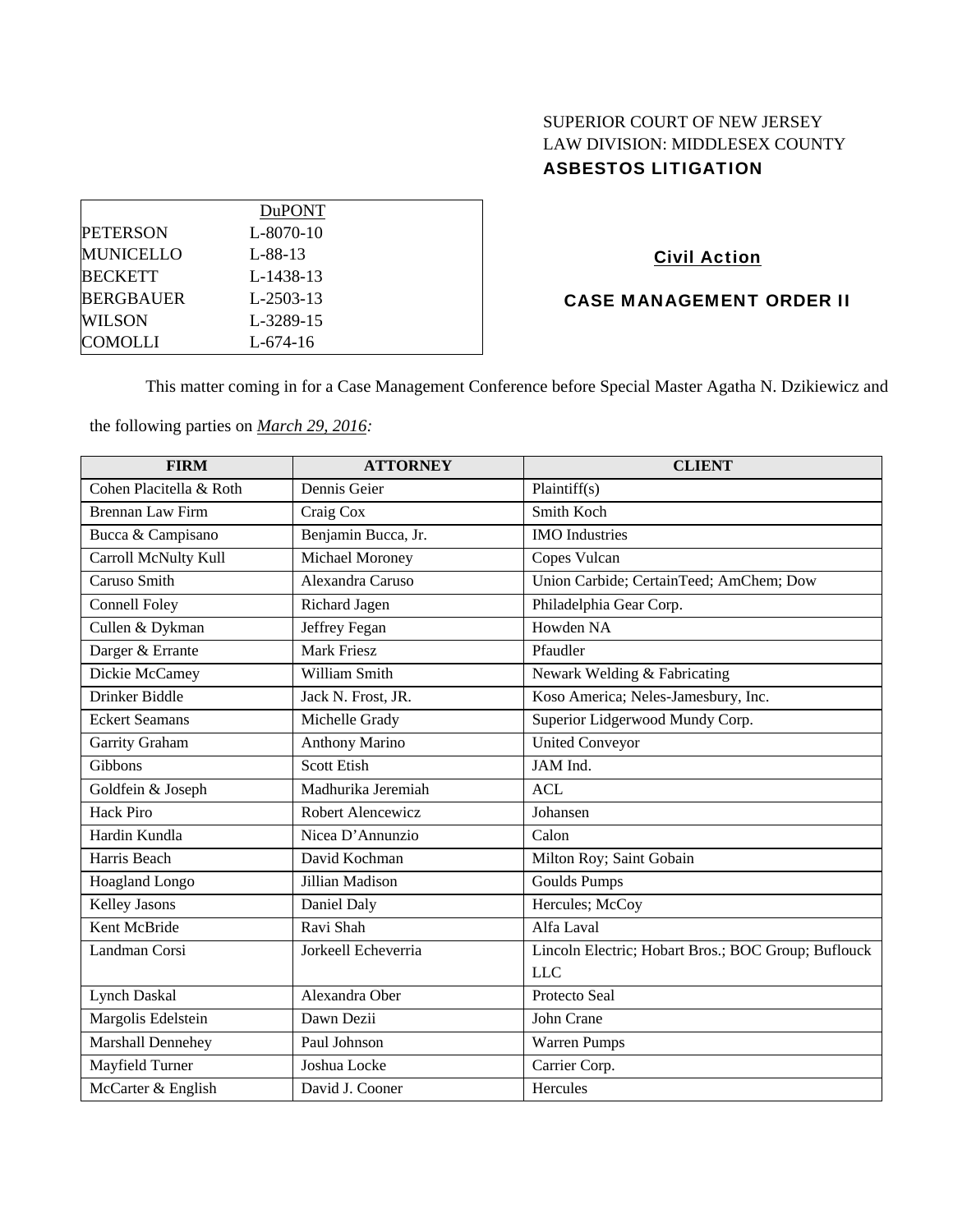| <b>McElroy Deutsch</b>  | John C. (Jack) McGuire | Bettis; Emerson; Fisher Controls; Akzo Nobel       |
|-------------------------|------------------------|----------------------------------------------------|
| McGivney Kluger         | <b>Thomas McNulty</b>  | Duro Dyne; Sundyne; Resco                          |
| McGivney Kluger         | Marc J. Wisel          | A Dover; Flowserve; Brand Insulation               |
| McGivney Kluger         | Pooja Patel            | John W. Wallace; Nash; Joseph Oak; Ameron          |
| Millet Law Office       | <b>Richard Millet</b>  | NL Ind.                                            |
| O'Toole Fernandez       | Leslie Lombardy        | Clark Reliance; Avocet                             |
| Pascarella DiVita       | Lisa Pascarella        | Ingersoll Rand; Crane Co.                          |
| Porzio Bromberg         | Michelle Burke         | <b>DuPont</b>                                      |
| Rawle & Henderson       | Meredith Mack          | Hajoca Corp.; Henkels & McCoy                      |
| Reilly Janiczek         | Michelle Cappuccio     | Cleaver Brooks; Aurora Pumps                       |
| Ricci Tyrrell           | Stuart M. Goldstein    |                                                    |
| Sedgwick LLP / Speziali | Joanne Hawkins         | CBS/Westinghouse; Foster Wheeler; General Electric |
| Segal McCambridge       | Michael F. Gorman      | <b>BW/IP</b>                                       |
| Wilbraham Lawler        | <b>Tristin Fabro</b>   | Air & Liquid Systems Corp.                         |

IT IS on this **1st** day of **April, 2016**, *effective from the conference date;*

## ORDERED as follows:

Counsel receiving this Order through computerized electronic medium (E-Mail) shall be deemed by the court to have received a copy of the filed original court document. Any document served pursuant to this Order shall be deemed to be served by mail pursuant to *R*.1:5-2.

# **These matters are hereby consolidated for discovery, case management and trial.**

### **DISCOVERY**

| April 15, 2016   | As to Comolli, defendants shall serve answers to standard interrogatories by this date.                                                                                                                     |
|------------------|-------------------------------------------------------------------------------------------------------------------------------------------------------------------------------------------------------------|
| April 29, 2016   | As to Comolli, plaintiff shall propound supplemental interrogatories and document requests<br>by this date.                                                                                                 |
| May 31, 2016     | Defendants shall serve answers to supplemental interrogatories and document requests by<br>this date.                                                                                                       |
| April 29, 2016   | As to Comolli, defendants shall propound supplemental interrogatories and document<br>requests by this date.                                                                                                |
| May 31, 2016     | As to Comolli, plaintiff shall serve answers to supplemental interrogatories and document<br>requests by this date.                                                                                         |
| August 31, 2016  | Fact discovery, including depositions, shall be completed by this date. Plaintiff's counsel<br>shall contact the Special Master within one week of this deadline if all fact discovery is not<br>completed. |
| October 14, 2016 | Depositions of corporate representatives shall be completed by this date.                                                                                                                                   |

\_\_\_\_\_\_\_\_\_\_\_\_\_\_\_\_\_\_\_\_\_\_\_\_\_\_\_\_\_\_\_\_\_\_\_\_\_\_\_\_\_\_\_\_\_\_\_\_\_\_\_\_\_\_\_\_\_\_\_\_\_\_\_\_\_\_\_\_\_\_\_\_\_\_\_\_\_\_\_\_\_\_\_\_\_\_\_\_\_\_\_\_\_\_\_\_\_\_\_\_\_\_\_\_\_\_\_\_\_\_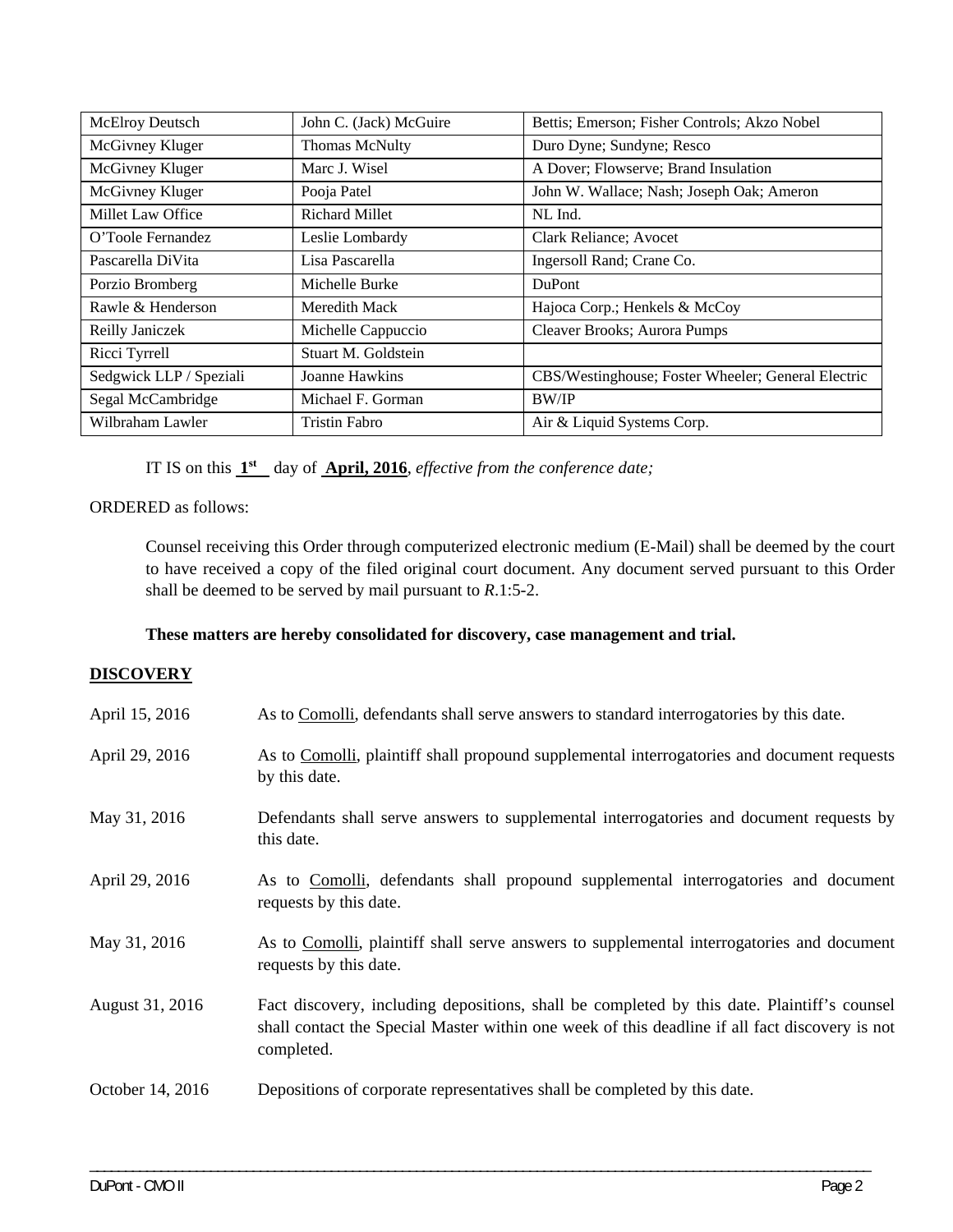## **EARLY SETTLEMENT**

October 21, 2016 Settlement demands shall be served on all counsel and the Special Master by this date.

## **SUMMARY JUDGMENT MOTION PRACTICE**

- November 4, 2016 Plaintiff's counsel shall advise, in writing, of intent not to oppose motions by this date.
- November 18, 2016 Summary judgment motions shall be filed no later than this date.
- December 16, 2016 Last return date for summary judgment motions.

### **MEDICAL DEFENSE**

- July 29, 2016 Plaintiff shall serve medical expert reports by this date.
- January 27, 2017 Defendants shall identify its medical experts and serve medical reports, if any, by this date. **In addition, defendants shall notify plaintiff's counsel (as well as all counsel of record) of a joinder in an expert medical defense by this date.**

### **LIABILITY EXPERT REPORTS**

- October 31, 2016 Plaintiff shall identify its liability experts and serve liability expert reports or a certified expert statement by this date or waive any opportunity to rely on liability expert testimony.
- January 27, 2017 Defendants shall identify its liability experts and serve liability expert reports, if any, by this date or waive any opportunity to rely on liability expert testimony.

# **ECONOMIST EXPERT REPORTS**

- October 31, 2016 Plaintiff shall identify its expert economists and serve expert economist report(s), if any, by this date or waive any opportunity to rely on economic expert testimony.
- January 27, 2017 Defendants shall identify its expert economists and serve expert economist report(s), if any, by this date or waive any opportunity to rely on economic expert testimony.

### **EXPERT DEPOSITIONS**

February 24, 2017 Expert depositions shall be completed by this date. To the extent that plaintiff and defendant generic experts have been deposed before, the parties seeking that deposition in this case must file an application before the Special Master and demonstrate the necessity for that deposition. To the extent possible, documents requested in a deposition notice directed to an expert shall be produced three days in advance of the expert deposition. The expert shall not be required to produce documents that are readily accessible in the public domain.

## **PRE-TRIAL AND TRIAL**

September 7, 2016 The settlement conference previously scheduled on this date is **cancelled**.

\_\_\_\_\_\_\_\_\_\_\_\_\_\_\_\_\_\_\_\_\_\_\_\_\_\_\_\_\_\_\_\_\_\_\_\_\_\_\_\_\_\_\_\_\_\_\_\_\_\_\_\_\_\_\_\_\_\_\_\_\_\_\_\_\_\_\_\_\_\_\_\_\_\_\_\_\_\_\_\_\_\_\_\_\_\_\_\_\_\_\_\_\_\_\_\_\_\_\_\_\_\_\_\_\_\_\_\_\_\_